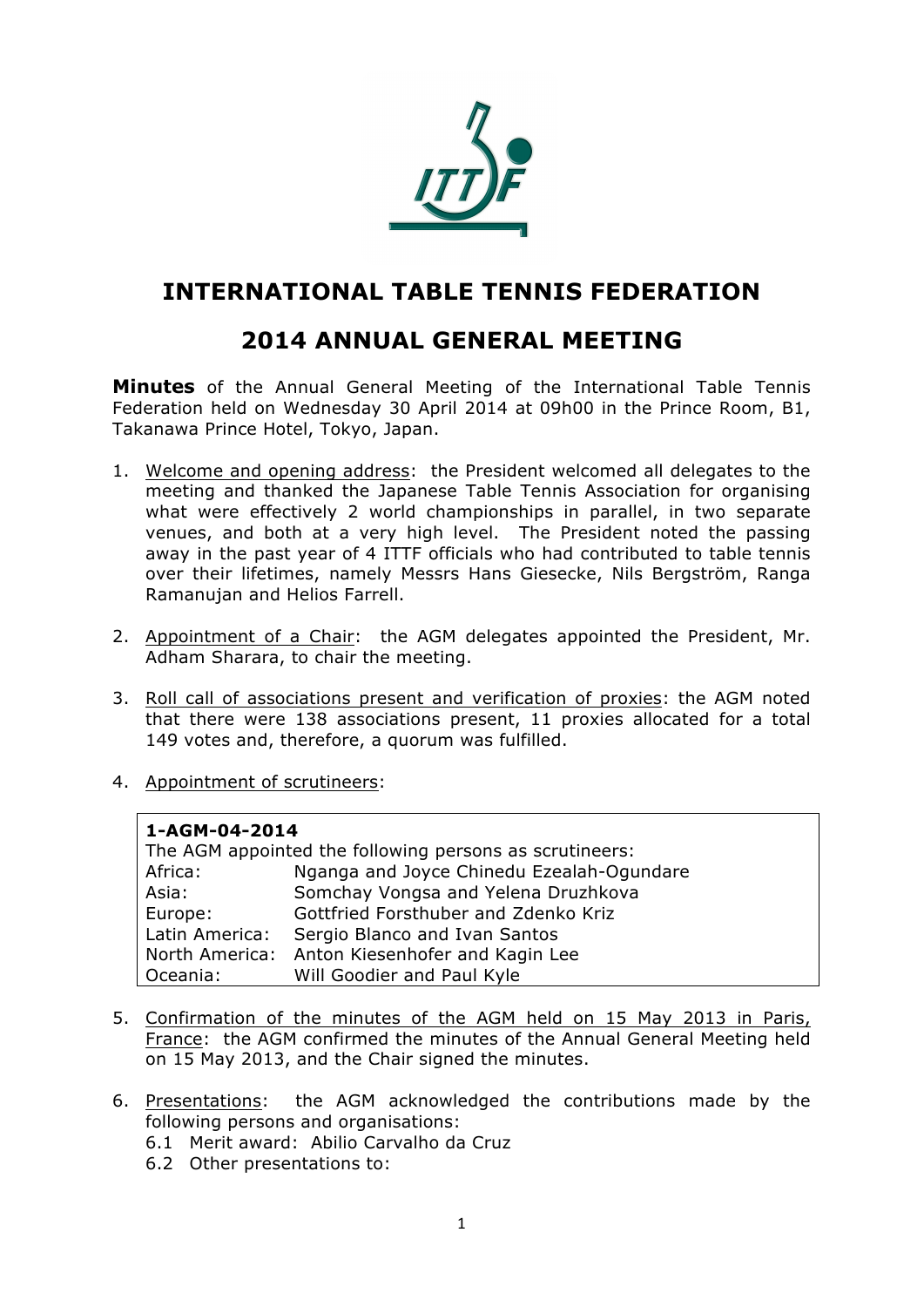- the Japanese TTA for the outstanding organisation of the 2014 World Championships.
- Zen-Noh for its title sponsorship support to the World Championships.
- Double Happiness for its sponsorship support to the World Championships.
- Butterfly for its sponsorship support to the World Championships.
- STARTS for its sponsorship of the World Championships.
- the Lion Corporation for its contribution to the World Championships.
- the Nippon Life Insurance Company for its contribution to the World Championships.
- the Kyowa Hakko Kirin Company for its contribution to the World Championships.
- TV Tokyo as an outstanding Host Broadcaster of the World Championships.
- the German TTA for the best World Tour event held in 2013.
- the Hong Kong TTA for the best Global Junior Circuit event held in 2013.
- the Japan TTA for the best World Cup held in 2013 (Women World Cup).
- the UAE TTA for hosting the 2013 World Tour Grand Finals.
- the Moroccan TTA for hosting the 2013 World Junior Championships.
- the Slovenian TTA for hosting the 2013 World Cadet Challenge.<br>• the Portuguese TTA for hosting the 2013 Global Junior Circuit Fi
- the Portuguese TTA for hosting the 2013 Global Junior Circuit Finals.
- the Australian TTA for the best ITTF-Continental event hosted in 2013.
- Mr Glenn Tepper, Deputy CEO, for outstanding professional service to the ITTF for 15 years.
- Messrs Igor Levitin, Neil Harwood and Koji Kimura as new members of the President's Advisory Council (PAC).
- 6.3 2015 World Championships: a visual presentation made and an update given by the organising committee of the World Championships to be held in Suzhou, China.
- 6.4 2016 Olympic and Paralympic Games: a visual presentation made by Mr Edimilson Pinheiro on behalf of Rio 2016.
- 7. Applications for membership: given that all documentation was in order, the AGM resolved to accept the following applications for membership received from:
	- 7.1 American Virgin Islands.
	- 7.2 Mali.

## **2-AGM-04-2014**

The AGM unanimously approved the membership application from American Virgin Islands and Mali as the  $219<sup>th</sup>$  and  $220<sup>th</sup>$  members of the ITTF respectively.

As a result of the acceptance of new members, the AGM noted that the ITTF now had 220 member associations and is tied with FIVB (Volleyball) in terms of most member associations**.**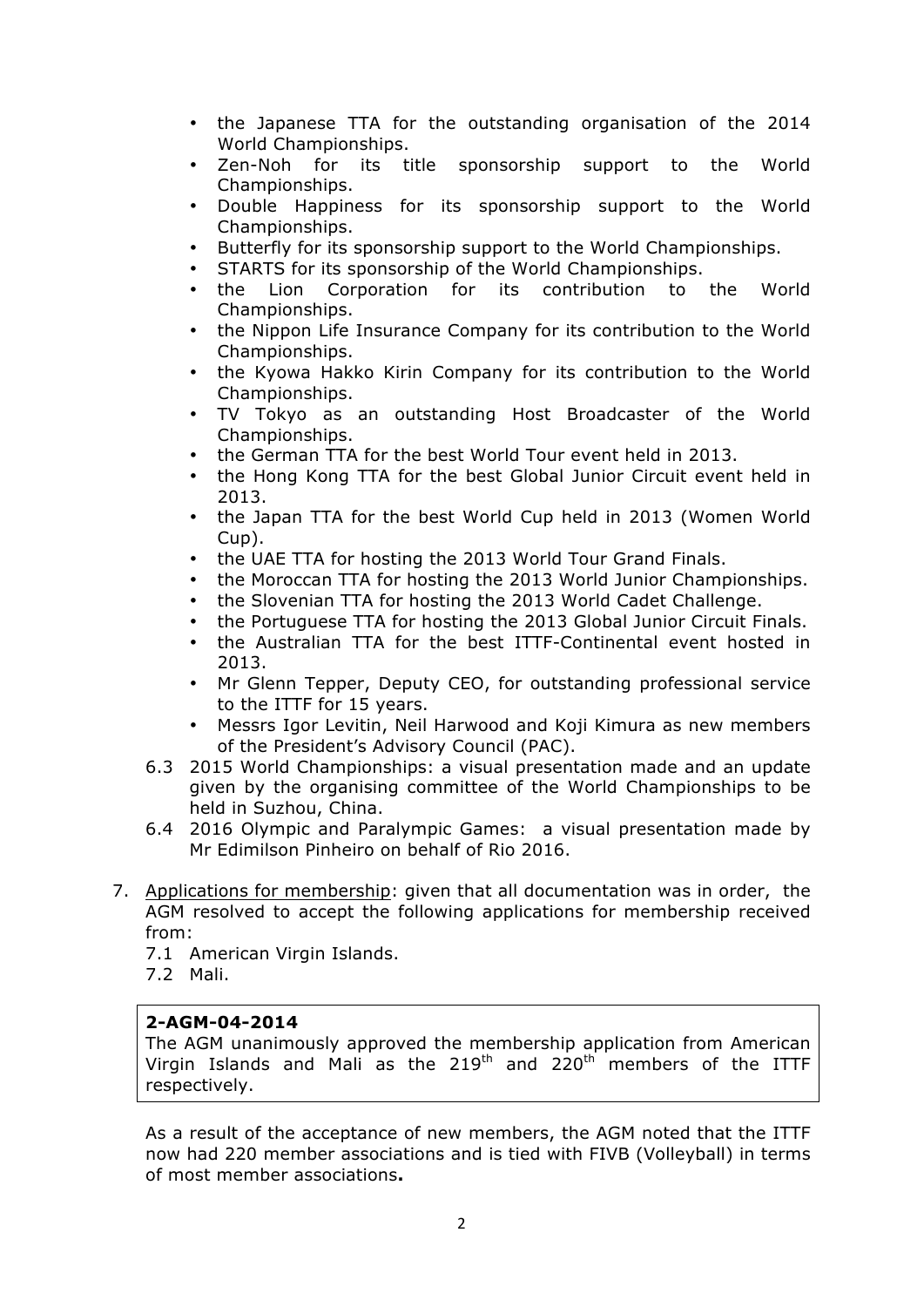- 8. Report of the Nominations Committee: the AGM noted the report and that, for appointments for committees to be made in 2015, associations should consider nominating more women.
- 9. Annual reports from the Executive Committee: the AGM adopted the following reports:
	- 9.1 President: Adham Sharara (document A1) together with a visual presentation "Then and Now – April 2014"
	- 9.2 Deputy President: Thomas Weikert (document A2)
	- 9.3 Senior Executive Vice-President: Khalil Al-Mohannadi (document A3)
	- 9.4 Executive Vice President (Finance): Petra Sörling (document A4)
	- 9.5 Executive Vice-President: Patrick Gillmann (document A5)
	- 9.6 Executive Vice-President: Chérif Hajem (document A6)
	- 9.7 Executive Vice-President: Masahiro Maehara (document A7)
	- 9.8 Executive Vice-President: Melecio Rivera (document A8)
	- 9.9 Executive Vice-President: Shi Zhihao (document A9)
- 10. Annual reports from the Continental Federations: the AGM adopted the following reports:
	- 10.1 Africa (document B1)
	- 10.2 Asia (document B2)
	- 10.3 Europe (document B3)
	- 10.4 Latin America (document B4)
	- 10.5 North America (document B5)
	- 10.6 Oceania (document B6)

The AGM congratulated Mr Ronald Kramer and Mr James Morris on their election as President of Europe TT Union and Oceania TT Federation respectively.

- 11. Annual reports from the CEO, Deputy CEO and Directors: the AGM adopted the following reports:
	- 11.1 Chief Executive Officer (document C1)
	- 11.2 Deputy Chief Executive Officer (document C2)
	- 11.3 Competitions Program (document C3)
	- 11.4 Development Program (document C4)
	- 11.5 Education and Training Program (document C5)
	- 11.6 Marketing Program (document C6)
	- 11.7 Operations Program (document C7)
- 12. Annual reports from the committees: the AGM adopted the following reports:
	- 12.1 Equipment Committee (document D1)
	- 12.2 Media Committee (document D2)
	- 12.3 Nominations Committee (document D3)
	- 12.4 Para Table Tennis Division (document D4)
	- 12.5 Rules Committee (document D5)
	- 12.6 Sports Science and Medical Committee (document D6)
	- 12.7 Technical Commissioner (document D7)
	- 12.8 Umpires' and Referees' Committee (document D8)
	- 12.9 Olympic and Paralympic Commission (document D9)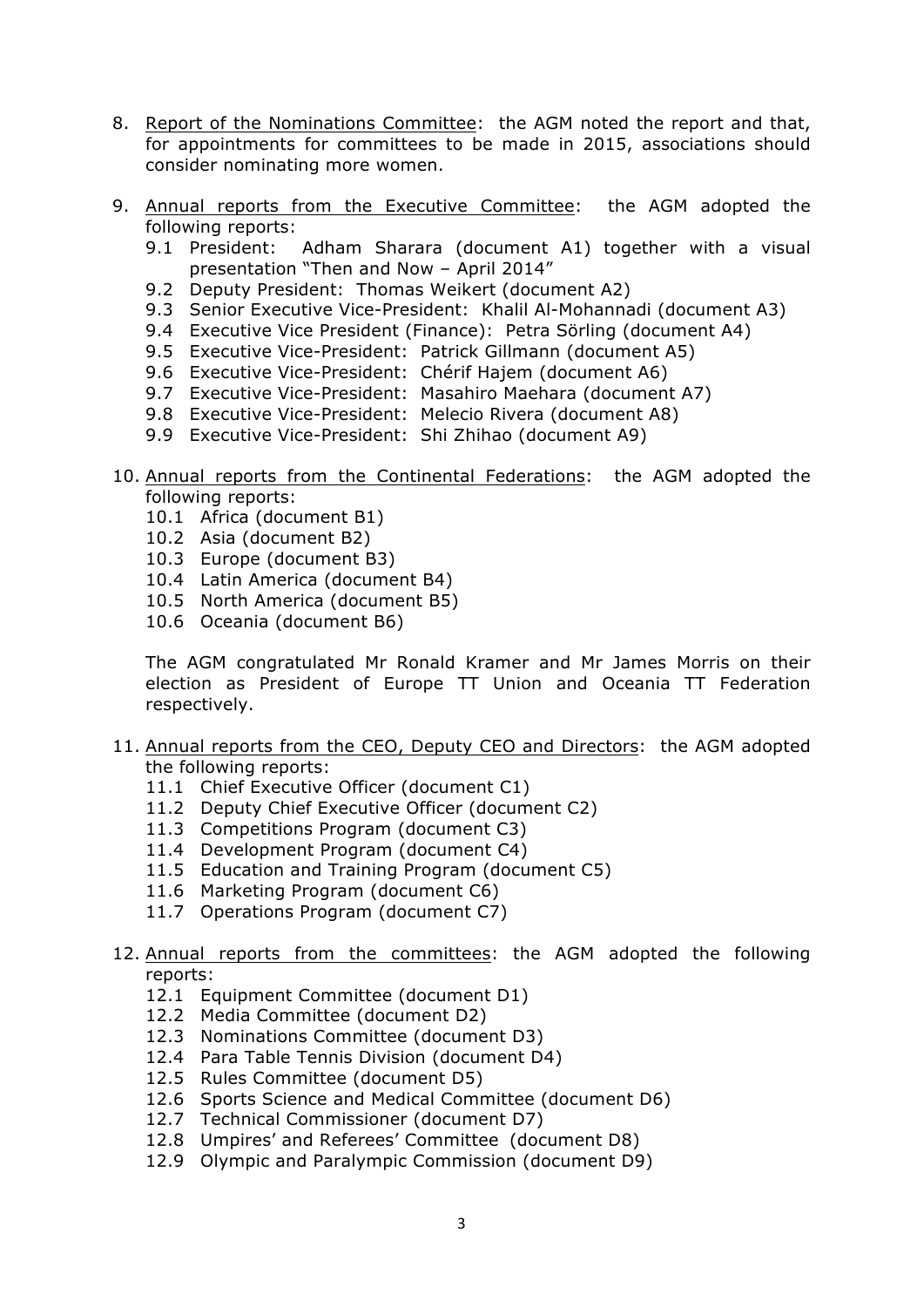The AGM noted that:

- 4 plastic balls, from manufacturers, had now been approved and the new plastic balls would be available to associations by the end of May 2014.
- the associations should consider sending their sports scientists and medical experts to the 2015 Sports Science Congress in Suzhou, China, prior to the 2015 World Championships.
- 13. Finance: the AGM noted:
	- 13.1 Audited Financial Statements 2013: that these had been unavoidably delayed, that the consolidated audit would be circulated as soon as it was available and then presented for approval in 2015 together with the audited financial statements for 2014.
	- 13.2 Appointment of auditors: it was recommended by the CEO that the current auditors, Ernst and Young, be re-appointed.

#### **3-AGM-04-2014**

The AGM resolved to appoint Ernst and Young as the ITTF's auditors for the 2014 financial year.

14. Ratification of the work done by the Board of Directors and Executive Committee.

#### **4-AGM-04-2014**

The AGM resolved to ratify the work done by the Board of Directors and Executive Committee since the last meeting.

15. Propositions and resolutions (document F): the AGM considered the following propositions, which required a 2/3 majority (66.67%) of votes cast:

| <b>Proposed by the Athletes' Commission</b>                                                                                                                                                                                                                                                                                                                                                                                                                                                                                             | <b>Defeated</b>    |
|-----------------------------------------------------------------------------------------------------------------------------------------------------------------------------------------------------------------------------------------------------------------------------------------------------------------------------------------------------------------------------------------------------------------------------------------------------------------------------------------------------------------------------------------|--------------------|
| To amend 1.5.3.1:<br>1.5.3.1 The Executive Committee shall consist of the<br>President and 8 Executive Vice-Presidents of which<br>one shall be nominated by the President as Deputy<br>President and another one shall be responsible for<br>finance; the Chair of the Athletes' Commission, or his<br>or her appointee, shall be an ex officio member of the<br>Executive Committee with a no vote and should an<br>appointee of the Athletes' Commission attend, he or<br>she shall have no vote at Executive Committee<br>meetings. | In favour<br>59.2% |
| Effective date: 5 May 2014                                                                                                                                                                                                                                                                                                                                                                                                                                                                                                              |                    |
| <b>Proposed by the Executive Committee</b><br>To add to 1.19.4.1.1 under AGM procedure:<br>1.19.4.1.1 the appointment of a Chair:                                                                                                                                                                                                                                                                                                                                                                                                       | <b>Passed</b>      |
| 1.19.4.1.1.1 who shall be nominated by the Executive<br>Committee and elected by the AGM;                                                                                                                                                                                                                                                                                                                                                                                                                                               | In favour<br>83.5% |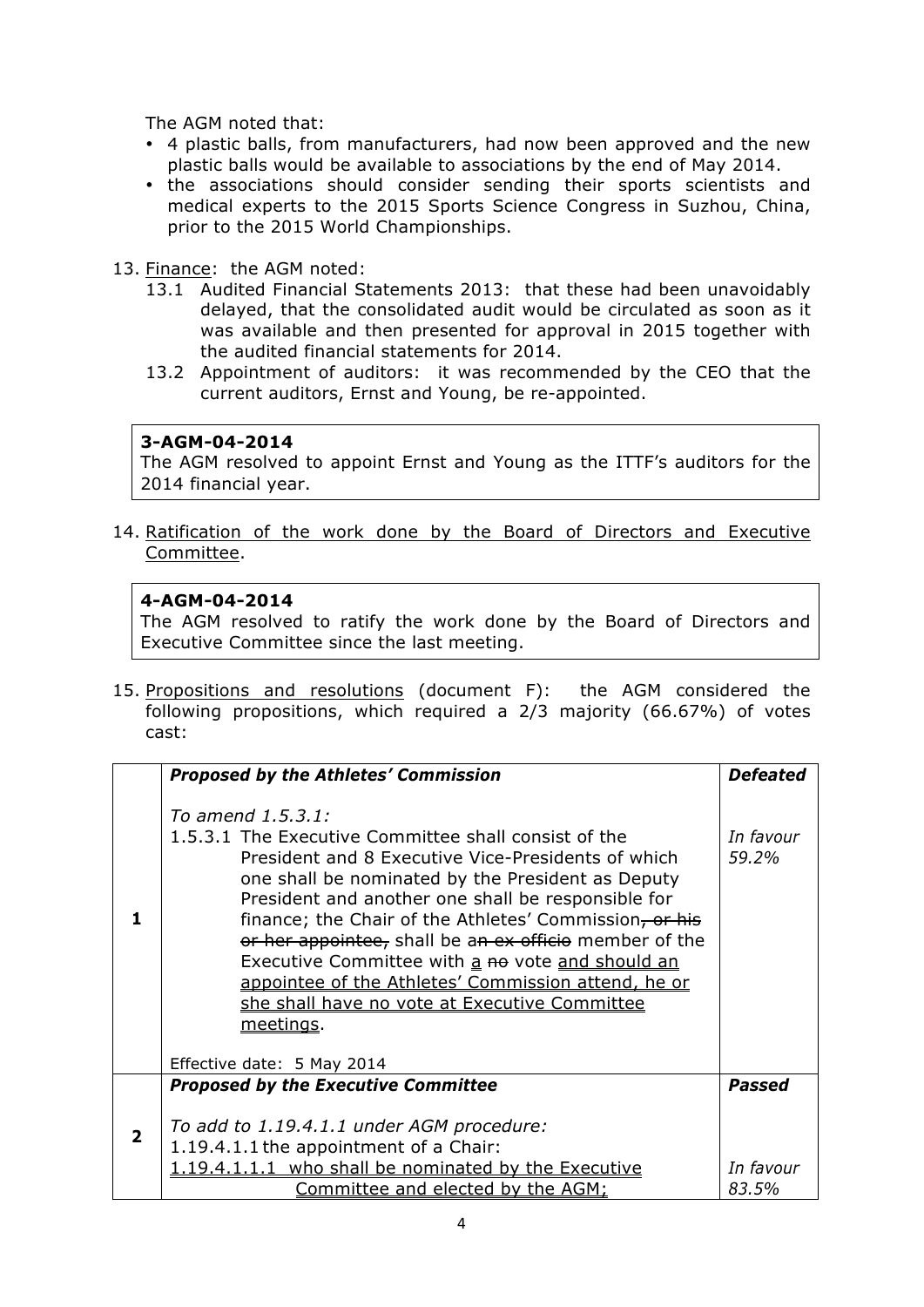| 1.19.4.1.1.2 whose term of office shall coincide with that of |  |
|---------------------------------------------------------------|--|
| the Executive Committee:                                      |  |
| 1.19.4.1.1.3 who may be re-elected.                           |  |
|                                                               |  |
| Effective date: 1 September 2014 (exceptionally for the first |  |
| mandate)                                                      |  |

The AGM considered the following propositions, which required a 3/4 majority (75%) of the votes cast:

|    | <b>Proposed by the Rules Committee</b>                                                                                                                                                                                                                                                                                                        | <b>Passed</b>      |
|----|-----------------------------------------------------------------------------------------------------------------------------------------------------------------------------------------------------------------------------------------------------------------------------------------------------------------------------------------------|--------------------|
| 3  | 2.5 DEFINITIONS<br>To delete the current 2.5.14 and re-number 2.5.15 as<br>2.5.14:<br>2.5.14 The ball shall be regarded as passing over or around<br>the net assembly if it passes anywhere other than<br>between the net and the net post or between the net<br>and the playing surface.                                                     | In favour<br>75.7% |
|    | <b>Proposed by the Luxembourg Table Tennis Federation</b>                                                                                                                                                                                                                                                                                     | <b>Defeated</b>    |
| 4a | To amend 2.6.2:<br>2.6.2 The server shall then project the ball near vertically<br>upwards, without imparting spin, so that it rises at<br>least 30 16cm after leaving the palm of the free hand<br>and then falls without touching anything before being<br>struck.                                                                          | In favour<br>49.3% |
|    | Proposed by the Luxembourg Table Tennis Federation                                                                                                                                                                                                                                                                                            | <b>Defeated</b>    |
| 4b | To amend 2.6.2:<br>2.6.2 The server shall then project the ball near vertically<br>upwards, without imparting spin, so that it rises at<br>least 30 or 16cm after leaving the open palm of the<br>free hand and then falls without touching anything<br>before being struck.                                                                  | In favour<br>50%   |
|    | <b>Proposed by the Rules Committee</b>                                                                                                                                                                                                                                                                                                        | <b>Passed</b>      |
| 5  | To amend 2.6.3:<br>THE SERVICE:<br>2.6.3 As the ball is falling the server shall strike it so that it<br>touches first his or her court and then after passing<br>over or around the net assembly, touches directly the<br>receiver's court; in doubles, the ball shall touch<br>successively the right half court of server and<br>receiver. | In favour<br>82.5% |
|    | Proposed by the Luxembourg Table Tennis Federation                                                                                                                                                                                                                                                                                            | <b>Defeated</b>    |
| 6  | To amend 2.6.4:<br>2.6.4 From the start of service While it is projected<br>upwards until it is struck, the ball shall be above the<br>level of the playing surface and behind the server's                                                                                                                                                   | In favour<br>42.8% |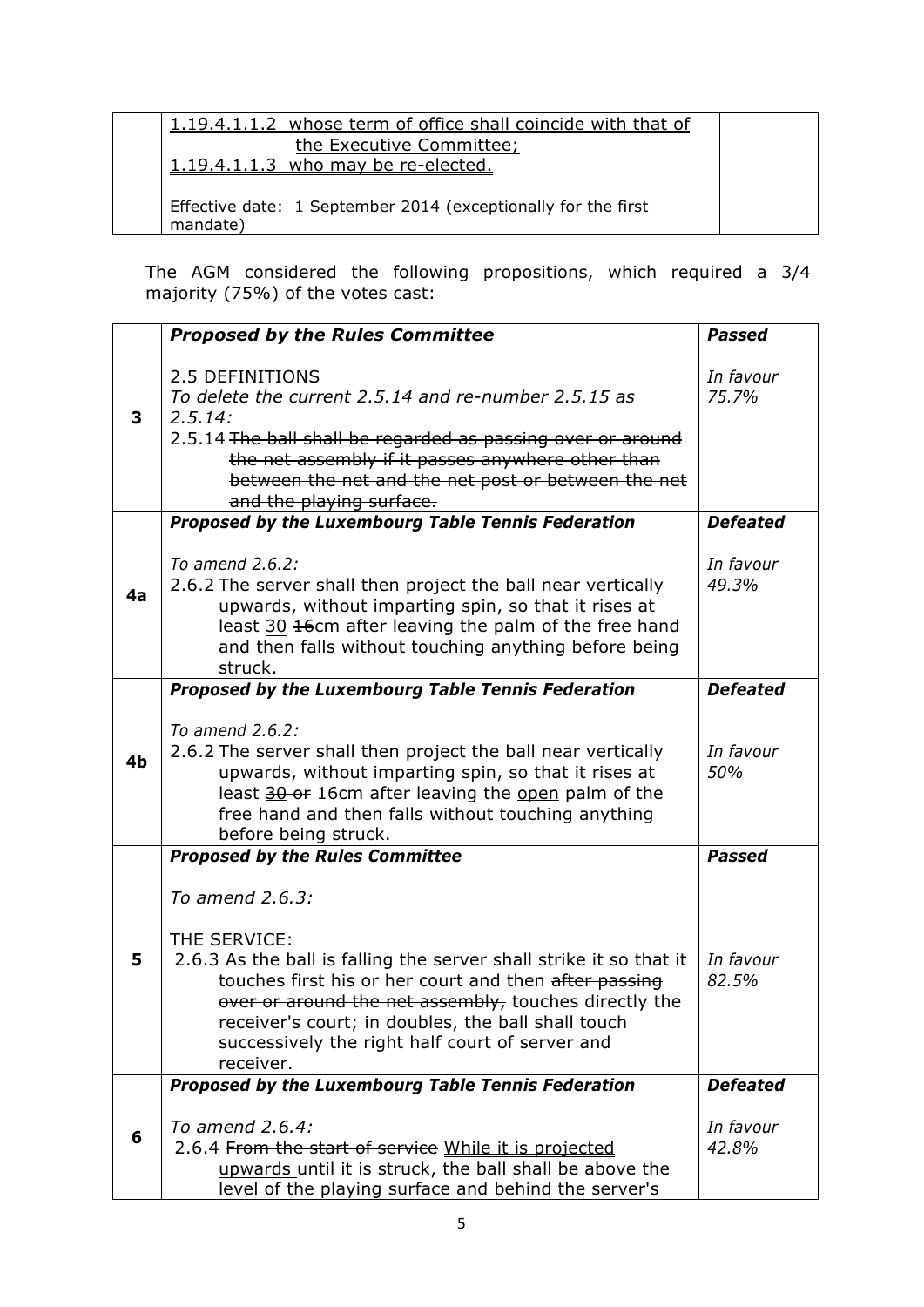|    | end line, and it shall not be hidden from the receiver                                                                                                                                                                                                                                                                                                   |                    |
|----|----------------------------------------------------------------------------------------------------------------------------------------------------------------------------------------------------------------------------------------------------------------------------------------------------------------------------------------------------------|--------------------|
|    | by the server or his or her doubles partner or by                                                                                                                                                                                                                                                                                                        |                    |
|    | anything they wear or carry.                                                                                                                                                                                                                                                                                                                             |                    |
|    | Proposed by the Luxembourg Table Tennis Federation                                                                                                                                                                                                                                                                                                       | <b>Defeated</b>    |
| 7  | To amend 2.6.4:<br>2.6.4 From the start of service until it is struck, the ball<br>shall be above the level of the playing surface and<br>behind the server's end line, and it shall not be hidden<br>from the receiver nor from the umpire and assistant<br>umpire by the server or his or her doubles partner or                                       | In favour<br>36%   |
|    | by anything they wear or carry.                                                                                                                                                                                                                                                                                                                          |                    |
|    | Proposed by the Luxembourg Table Tennis Federation                                                                                                                                                                                                                                                                                                       | Withdrawn          |
| 8  | To amend 2.6.5 (if 7 above is accepted):<br>2.6.5 As soon as the ball has been projected, the server's<br>free arm and hand shall be removed from the space<br>between the ball and the net.<br>The space between the ball and the net is defined by<br>the ball, the net including its extension to the umpires<br>and its indefinite upward extension. |                    |
|    | Proposed by the Luxembourg Table Tennis Federation                                                                                                                                                                                                                                                                                                       | Withdrawn          |
| 9  | To amend 2.6.5:<br>2.6.5 As soon as the ball starts falling has been projected,<br>the server's free arm and hand shall be completely off<br>removed from the space between the ball and the net.                                                                                                                                                        |                    |
|    | <b>Proposed by the Rules Committee</b>                                                                                                                                                                                                                                                                                                                   | <b>Passed</b>      |
| 10 | To amend 2.7.1:<br>THE RETURN<br>2.7.1 The ball, having been served or returned, shall be<br>struck so that it passes over or around the net<br>assembly and touches the opponent's court, either<br>directly or after touching the net assembly.                                                                                                        | In favour<br>82.5% |
|    | <b>Proposed by the Rules Committee</b>                                                                                                                                                                                                                                                                                                                   | <b>Passed</b>      |
| 11 | To amend 2.9.1.1:<br>The rally shall be a let<br>2.9.1.1 if in service the ball in passing over or around the<br>net assembly, touches it the net assembly,<br>provided the service is otherwise correct or the<br>ball is obstructed by the receiver or his or her<br>partner;                                                                          | In favour<br>82.5% |
|    | <b>Proposed by the Rules Committee</b>                                                                                                                                                                                                                                                                                                                   | <b>Passed</b>      |
|    |                                                                                                                                                                                                                                                                                                                                                          |                    |
| 12 | To add a new paragraph 2.10.1.5 and re-number the<br>current 2.10.1.5 to 2.10.1.14 as 2.10.1.6 to 2.10.1.15 as a<br>consequence:<br>Unless the rally is a let, a player shall score a point                                                                                                                                                              | In favour<br>82.5% |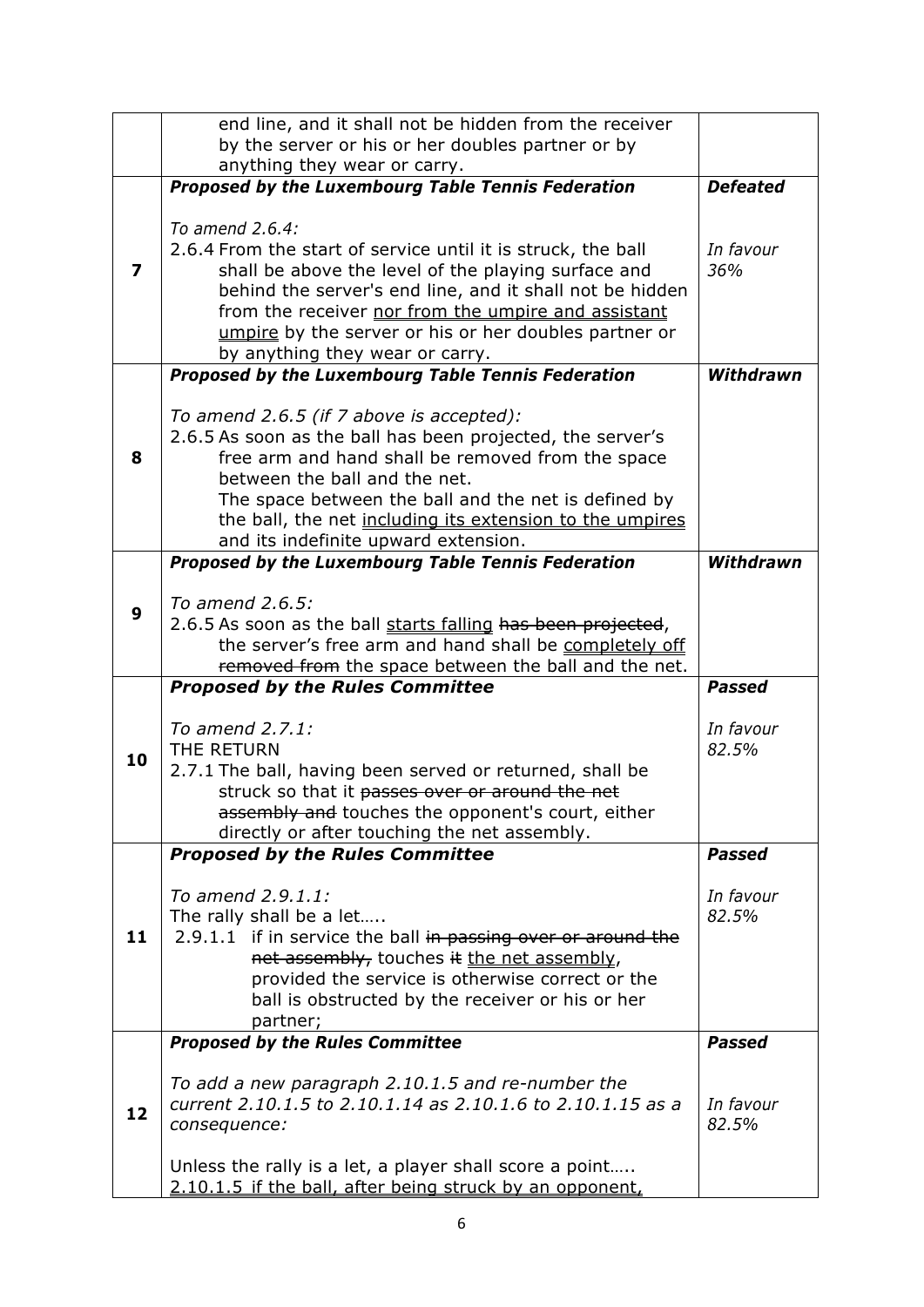|    | passes through the net or between the net and<br>the net post or between the net and the playing<br>surface:                                                                                                                                    |                    |
|----|-------------------------------------------------------------------------------------------------------------------------------------------------------------------------------------------------------------------------------------------------|--------------------|
|    | Proposed by the Luxembourg Table Tennis Federation                                                                                                                                                                                              | <b>Defeated</b>    |
| 13 | To amend 2.10.1.8:<br>Unless the rally is a let, a player shall score a point<br>2.10.1.8 if an opponent, or anything an opponent wears or<br>carries, displaces the table or a table half or lifts<br>its table top moves the playing surface: | In favour<br>48.2% |

### *Note: There was one collective vote for propositions 5, 10, 11 and 12, because they all related to the same change.*

The AGM considered the following Resolution, which required a simple majority of the votes cast:

|   | <b>Proposed by Chinese Table Tennis Association</b>                                                                                                                                                                                           | Passed             |
|---|-----------------------------------------------------------------------------------------------------------------------------------------------------------------------------------------------------------------------------------------------|--------------------|
| A | That the ITTF support and encourage ball suppliers,<br>manufacturers and national associations to invest in the<br>research on coloured balls (balls that of two or more colours),<br>to see if current white/orange balls could be replaced. | In favour<br>85.8% |

- 16. Future world championships: the AGM noted the:
	- 16.1 Update on the 2015 World Championships in Suzhou.
	- 16.2 Selection of host of the 2017 ITTF World Championships: a provisional bid had been received from Germany with the city not selected yet. It would be confirmed within 6 months and failing that, the bid process would be re-opened.
- 17. Planning DBI and P5 update: the AGM noted that:
	- the process had been launched in Dubai in January 2014.
	- a number of proposals and objectives for the ITTF had been already received.
	- the second phase for input had recently been opened inviting the wider table tennis community to contribute its ideas.
- 18. Revisions to the Constitution: the AGM noted:
	- 18.1 Timelines: a preliminary draft had been produced and further refinements would be implemented for approval by the AGM in the future.
	- 18.2 Affiliation of Continental Federations: 5 continental federations had signed the affiliation agreements, which provided for development funding and marketing support.
	- 18.3 Nomination and appointment of Chair: the Executive Committee nominated Mr Adham Sharara to be the Chair of the AGM till the next elections in 2017 and to be assigned additional responsibilities by the Executive Committee. The nomination was submitted to the AGM for a vote with simple majority required.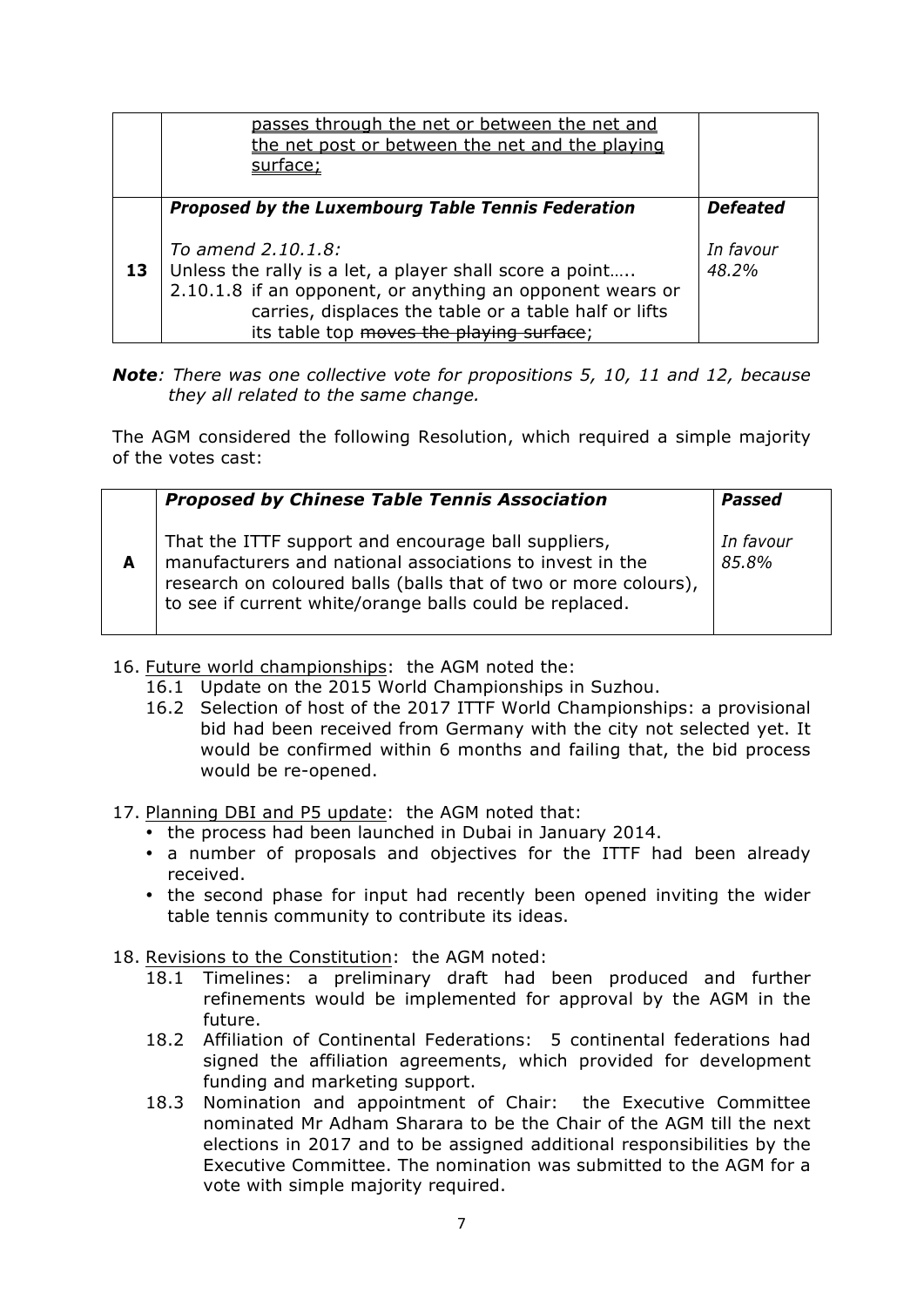## **5-AGM-04-2014**

The AGM resolved to appoint Mr Adham Sharara as Chair with effective date of 1 September 2014 until, and including, the AGM in 2017.

- Passed with 89.9% votes in favour

The AGM noted the President's intention to retire from the Presidency with effect from 1 September 2014 and the reasons he had provided for this decision. The Deputy President confirmed, that as president, he intended to implement the P5 plan with development at its heart and to work with the membership of the associations and the Executive Committee, to take the ITTF to new heights.

- 19. Next AGM: the AGM noted that its next meeting would be held in Suzhou on 28 April 2015.
- 20. Any other business: the AGM noted the plea from the Jersey TTA for being an equal member to all other members of the ITTF and for wishing to maintain the possibility to participate in the world championships.
- 21. Adjournment: there being no further business, the meeting adjourned at 13h14.

 $\_$  , and the set of the set of the set of the set of the set of the set of the set of the set of the set of the set of the set of the set of the set of the set of the set of the set of the set of the set of the set of th

Adham Sharara **Date** Date **Date** Meeting Chair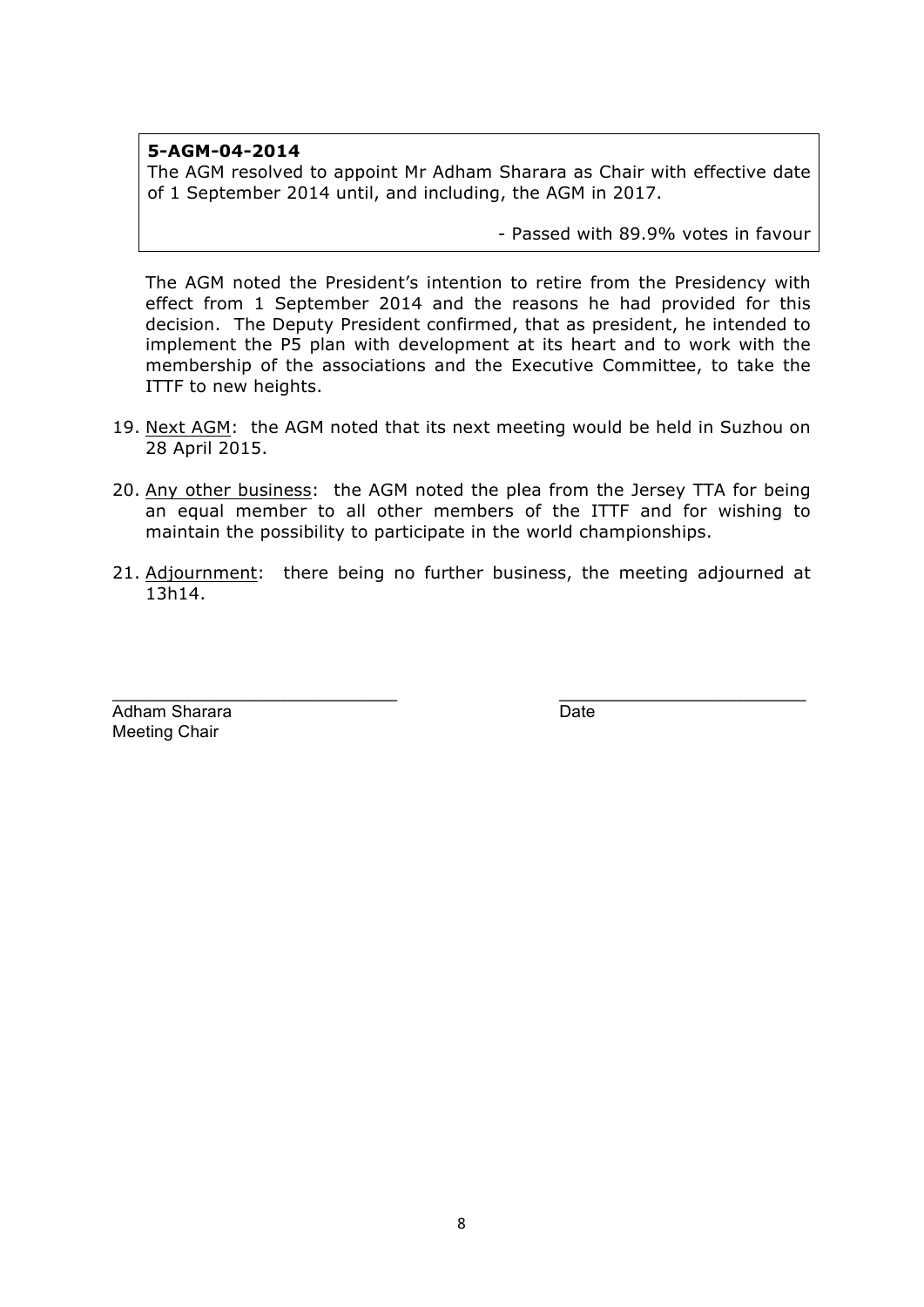# **ATTENDANCE REGISTER**

| <b>Function</b>            | <b>Name</b>                | <b>Present</b>                     |
|----------------------------|----------------------------|------------------------------------|
|                            | Adham Sharara              |                                    |
|                            | <b>Thomas Weikert</b>      |                                    |
|                            | Khalil Al-Mohannadi        |                                    |
|                            | Patrick Gillmann           |                                    |
| <b>Executive Committee</b> | Chérif Hajem               |                                    |
|                            | Masahiro Maehara           |                                    |
|                            | Melecio Rivera             |                                    |
|                            | Shi Zhihao                 |                                    |
|                            | Petra Sörling              |                                    |
|                            | Khaled El-Salhy            | Proxy for Mozambique               |
|                            | Cai Zhenhua                | Apologies                          |
| Continental                | Ronald Kramer              |                                    |
| presidents                 | Oswaldo Borges             | + Delegate VEN                     |
|                            | <b>Bruce Burton</b>        |                                    |
|                            | James Morris               |                                    |
|                            |                            |                                    |
|                            | Berthe A. Bakhary          | Delegate CIV / Proxy for<br>Guinea |
|                            | Fortuné Luc Olivier Guezo  | + Delegate BEN                     |
|                            | Monqid El Hajji            | Proxy for Mauritania               |
|                            | Hao Thyn Voon              | Apologies                          |
| <b>Board of Directors</b>  | Henry Djombo               |                                    |
|                            | Olabanji Oladapo           | Apologies                          |
|                            | Thomas Kiggundu            | Proxy for Senegal                  |
|                            | Afshin Badiee              |                                    |
|                            | Ali Sultan Al-Muftah       | + Delegate QAT                     |
|                            | Mohammad Sibtain           |                                    |
|                            | Park Do Cheon              |                                    |
|                            | Dhanraj Choudhary          |                                    |
|                            | Thana Chaiprasit           |                                    |
|                            | Tony Yue                   |                                    |
|                            | Alexander Murdoch          |                                    |
|                            | <b>Cristinel Romanescu</b> |                                    |
|                            | Dorte Darfelt              |                                    |
|                            | Aleksandar Matkovic        |                                    |
|                            | <b>Christian Palierne</b>  | + Delegate FRA                     |
|                            | Francesco Sciannimanico    |                                    |
|                            | Walter Rönmark             |                                    |
|                            | Zdenko Kriz                | + Delegate SVK                     |
|                            | Alaor G. P. Azevedo        |                                    |
|                            | Nestor Tenca               |                                    |
|                            | Leonel Aguilar             |                                    |
|                            | <b>Ivan Santos</b>         |                                    |
|                            | Juan Vila                  | + Delegate DOM                     |
|                            | Sergio Arturo Blanco       |                                    |
|                            | Anthony Ho                 | Apologies                          |
|                            | Graeme Ireland             | (Technical)                        |
|                            | Dorte Darfelt              | (PTT)                              |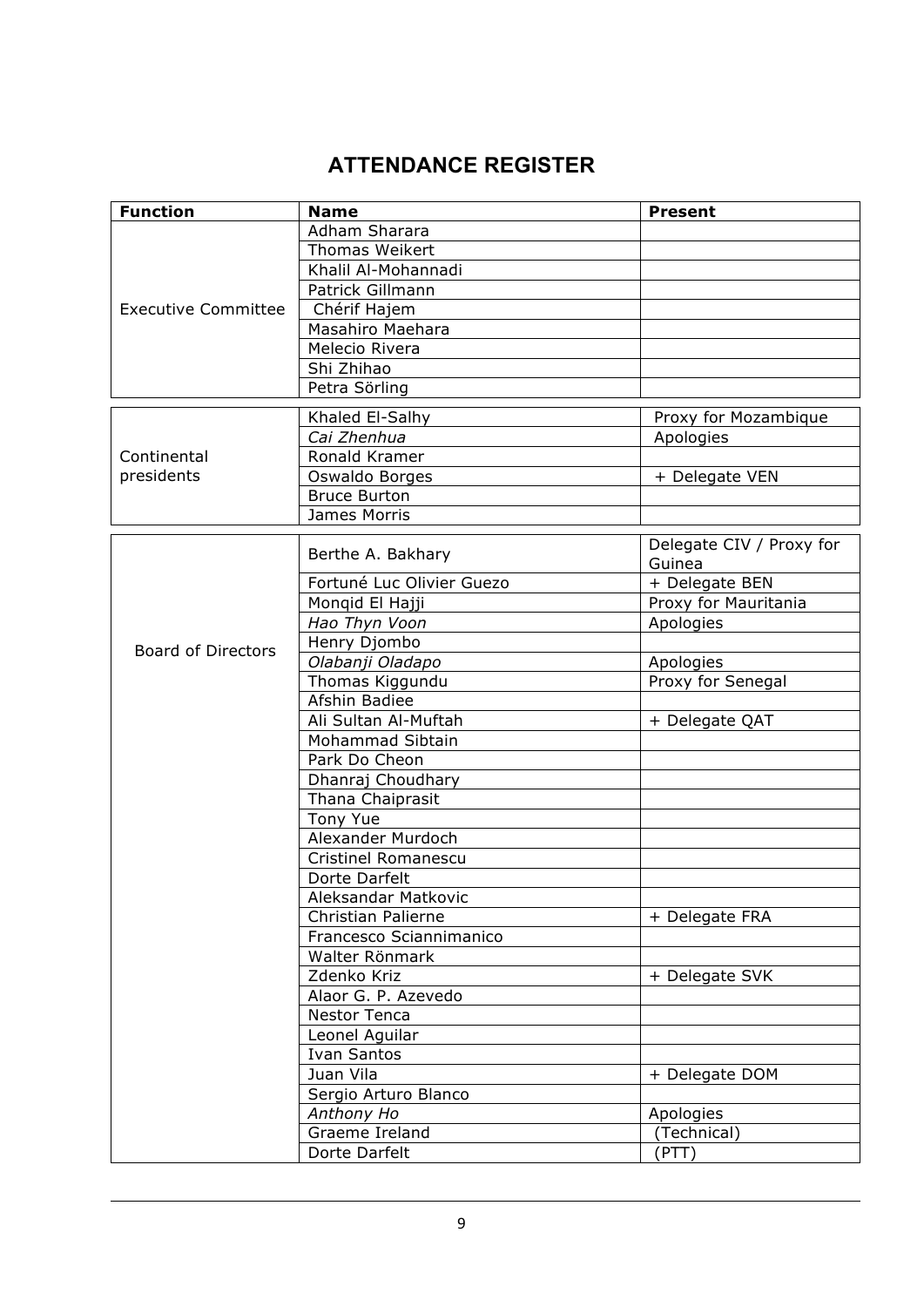| Athletes'                    | Wang Liqin (ipo Vladimir Samsonov) | Observer       |
|------------------------------|------------------------------------|----------------|
| Equipment                    | Federico Lineros                   | + Delegate ESP |
| Media                        | Arne Madsen                        |                |
| Nominations                  | Chan Foong Keong                   |                |
| Rules                        | <b>Rudolf Sporrer</b>              |                |
| Sport Science and<br>Medical | Miran Kondric                      |                |
| <b>URC</b>                   | Ronald Wee                         |                |
| Veterans                     | Reto Bazzi                         |                |
| Women's                      | Hajera Kajee                       | + Delegate RSA |

|                      | Xu Yinsheng             | Apologies      |
|----------------------|-------------------------|----------------|
|                      | George Segun            |                |
|                      | André Damman            |                |
|                      | Henry Yue               | Apologies      |
|                      | <b>Rufford Harrison</b> | Apologies      |
|                      | Han Sang Kook           |                |
| President's Advisory | Colin Clemett           |                |
| Council              | Eberhard Schöler        |                |
|                      | Shahrokh Shahnazi       |                |
|                      | Radivoj Hudetz          |                |
|                      | Jane Pinto              |                |
|                      | Neil Harwood            |                |
|                      | Koji Kimura             | + Delegate JPN |
|                      | Igor Levitin            | + Delegate RUS |

| <b>ASSOCIATIONS</b> |                             | Present    |
|---------------------|-----------------------------|------------|
| <b>AFGHANISTAN</b>  | AMINZAI Sayed Shah          |            |
| ALBANIA             | <b>BINOSHAJ Tonin</b>       |            |
| <b>ALGERIA</b>      | ZITOUNI Kamel               |            |
| <b>ANGOLA</b>       | <b>CRUZ Abilio</b>          |            |
| <b>ARGENTINA</b>    | <b>ALTO Matias</b>          |            |
| <b>AUSTRALIA</b>    | <b>GOODIER William</b>      |            |
|                     | <b>MALES Philip</b>         |            |
| <b>AUSTRIA</b>      | <b>FORSTHUBER Gottfried</b> |            |
| <b>AZERBAIJAN</b>   | <b>ZUDOV Aleksandr</b>      |            |
| <b>BAHRAIN</b>      | <b>KAWAZ Nasser</b>         |            |
| <b>BANGLADESH</b>   | RAHMAN Zobera               |            |
|                     | KARIM Md Abdul              |            |
| <b>BARBADOS</b>     | <b>JACKMAN Ray</b>          |            |
|                     | <b>CLARKE Glyne</b>         |            |
| <b>BELARUS</b>      | <b>IVANENKA Piotr</b>       |            |
| <b>BELGIUM</b>      | <b>DENYS Jacques</b>        |            |
|                     | <b>MUREAU Jean Michel</b>   |            |
| <b>BELIZE</b>       | <b>SALAZAR Luis</b>         |            |
| <b>BENIN</b>        | <b>GUEZO Fortune</b>        | (also BoD) |
| <b>BOSNIA &amp;</b> | <b>ANTONIC Slavko</b>       |            |
| <b>HERZEGOVINA</b>  |                             |            |
| <b>BOTSWANA</b>     | <b>SELEMA Thebe</b>         |            |
| <b>BRAZIL</b>       | <b>EMERENCIANO Paula</b>    |            |
|                     | ARAUJO Walquiria            |            |
| <b>BULGARIA</b>     | <b>KITOV Stefan</b>         |            |
| <b>BURKINA FASO</b> | <b>NANEMA Denis</b>         |            |
| CAMBODIA            | <b>SUN Sothearith</b>       |            |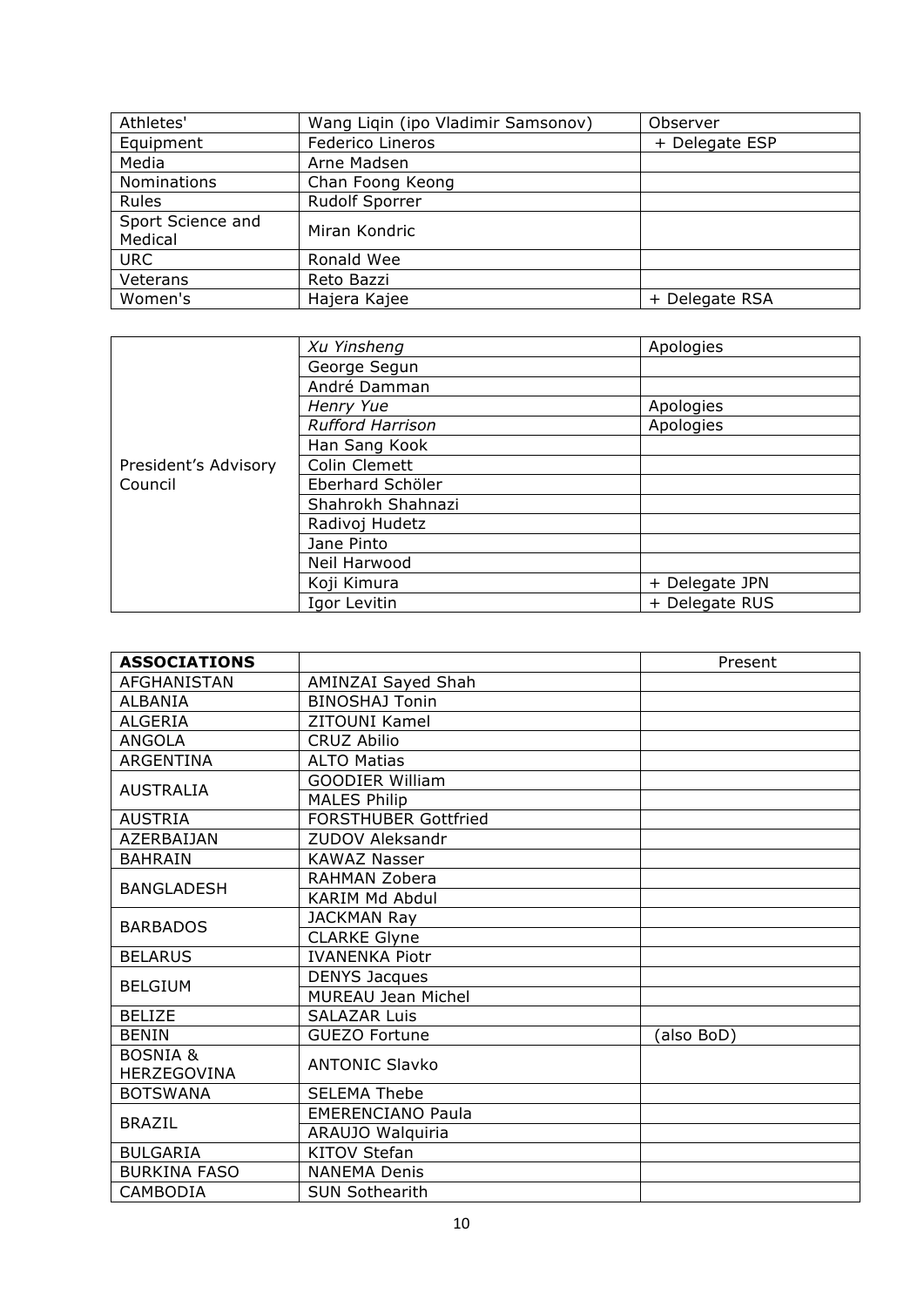| <b>CAMEROON</b>       | <b>BAGUEKA ASSOBO Alfred</b> | + Proxy for Gambia |
|-----------------------|------------------------------|--------------------|
|                       | <b>JACKSON David</b>         |                    |
| <b>CANADA</b>         | KIESENHOFER Anton            |                    |
| <b>CAYMAN ISLANDS</b> | <b>RASINEN Asko</b>          |                    |
| <b>CHILE</b>          | <b>HERRERA Omar</b>          |                    |
|                       | <b>ZHANG Xiaopeng</b>        |                    |
| <b>CHINA</b>          | LIU Yi                       |                    |
| <b>CHINESE TAIPEI</b> | <b>HUNG Tsung-Min</b>        |                    |
| <b>COLOMBIA</b>       | <b>URIBE Pedro</b>           |                    |
|                       | OKOUNA OLANDZOBO Jean Marie  | + Proxy for Gabon  |
| CONGO B               | NGANGA Jean                  |                    |
| <b>COSTA RICA</b>     | <b>CASTRO Ricardo</b>        |                    |
| <b>COTE D'IVOIRE</b>  | <b>BAKHARY Berthe</b>        | (also BoD)         |
|                       | MUNIVRANA Ivo Goran          |                    |
| <b>CROATIA</b>        | POSPIS Danijela              |                    |
| <b>CUBA</b>           | <b>ESNARD Carlos</b>         |                    |
|                       | <b>GEORGIOU Andreas</b>      |                    |
| <b>CYPRUS</b>         | PAPADOPOULOS Marios          |                    |
|                       |                              |                    |
| <b>CZECH REP</b>      | SPACEK Zbynek                |                    |
|                       | <b>ENDAL Nikolas</b>         |                    |
| <b>DENMARK</b>        | RASMUSSEN Asger Rauhauge     |                    |
|                       | <b>SUNDBAEK Peter</b>        |                    |
| <b>DJIBOUTI</b>       | FARAH Hassan Farah           | +Proxy for Somalia |
| DOMINICAN REP         | VILA REINOSO Juan            | (also BoD)         |
| <b>ECUADOR</b>        | FAJARDO Freddy               |                    |
|                       | <b>ROMERO Douglas</b>        |                    |
| <b>EGYPT</b>          | <b>ABDELKARIM Bassam</b>     | + Proxy for Sudan  |
| <b>EL SALVADOR</b>    | WANG Shan-Wu                 |                    |
| <b>ENGLAND</b>        | <b>DEATON Sandra</b>         |                    |
|                       | <b>SUTCLIFFE Sara</b>        |                    |
| <b>ESTONIA</b>        | MÄNNIK Marko                 |                    |
| <b>FAROE ISLANDS</b>  | <b>BERNER Jan</b>            |                    |
| <b>FINLAND</b>        | <b>GREFBERG Sonja</b>        |                    |
|                       | <b>RASANEN Mika</b>          |                    |
| <b>FRANCE</b>         | PALIERNE Christian           | (also BoD)         |
|                       | RIGAUD Christian             |                    |
| <b>GERMANY</b>        | <b>SCHIMMELPFENNIG Dirk</b>  |                    |
|                       | <b>AHLERT Heike</b>          |                    |
| <b>GREECE</b>         | <b>KOLIBADIS Emmanuel</b>    |                    |
| <b>GUAM</b>           | JI James                     |                    |
|                       | <b>HERRERA Jorge</b>         |                    |
| <b>GUATEMALA</b>      | LOPEZ Boris                  |                    |
|                       | <b>WEBB Derek</b>            |                    |
| <b>GUERNSEY</b>       | <b>WEBB Christine</b>        |                    |
|                       | <b>JACQUES Frantz</b>        |                    |
| <b>HAITI</b>          | <b>EDOUARD Mariette</b>      |                    |
|                       | CHAN Cheong Ki               |                    |
| <b>HONG KONG</b>      | CHIU Echo                    |                    |
| <b>HUNGARY</b>        | GARA István                  |                    |
| <b>ICELAND</b>        | SVERRISSON Sigurdur Valur    |                    |
|                       | CHATURVEDI Prabhat Chandra   |                    |
| <b>INDIA</b>          | <b>BANERJEE Arun Kumar</b>   |                    |
|                       | ZAREPOUR ASHKZARI Mohammad   |                    |
| <b>IRAN</b>           | <b>TABRIZIFAR Faeze</b>      |                    |
| <b>IRELAND</b>        |                              |                    |
|                       | <b>MARTIN Tony</b>           |                    |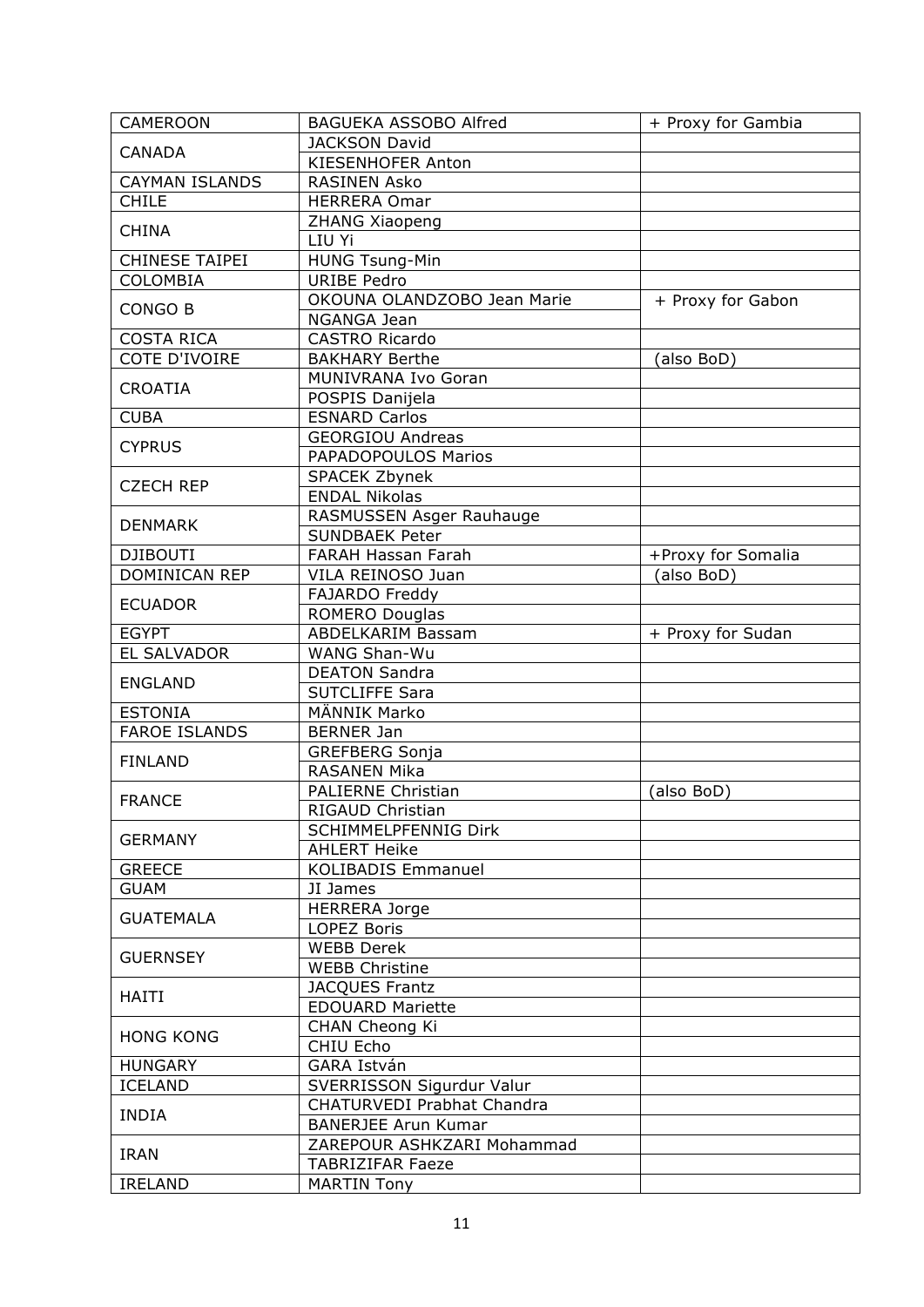| <b>ISLE OF MAN</b> | <b>MACFARLANE Malcolm</b>      |                    |
|--------------------|--------------------------------|--------------------|
| <b>ITALY</b>       | FRIGO Gianluigi                |                    |
| <b>JAMAICA</b>     | LOTHIAN Godfrey                |                    |
|                    | KIMURA Koji                    | (also PAC)         |
| <b>JAPAN</b>       | YOKOTA Sachiko                 |                    |
| <b>JERSEY</b>      | <b>BAND Christopher</b>        |                    |
| <b>JORDAN</b>      | SHARABI Fawwaz Othman Shukri   |                    |
| <b>KAZAKHSTAN</b>  | <b>BEISALIYEV Malik</b>        |                    |
|                    | DRUZHKOVA Yelena               |                    |
|                    | <b>MUDIBO Andrew Immanuel</b>  |                    |
| <b>KENYA</b>       | GITURWA John Gicaci            |                    |
|                    | JU Jong Chol                   |                    |
| <b>KOREA DPR</b>   | KO Chol Ho                     |                    |
| KYRGYZSTAN         | <b>AHMEDOV Rashid</b>          |                    |
| <b>KOREA</b>       |                                |                    |
|                    | <b>YUN Seunghee</b>            |                    |
| <b>KOSOVO</b>      | <b>CITAKU Nehat</b>            |                    |
|                    | FAZLIJA Aferdita               |                    |
| <b>KUWAIT</b>      | <b>ALMEHTEB Talal</b>          |                    |
|                    | <b>ALDEAHANY Homoud</b>        |                    |
| <b>LAOS</b>        | <b>VONGSA Somchay</b>          |                    |
| LATVIA             | <b>KORBUTS Arturs</b>          |                    |
| <b>LEBANON</b>     | HAJJ-NICOLAS Selim             |                    |
|                    | <b>NOUR EDDINE Wael</b>        |                    |
| LIBERIA            | AWOBAJO Wasiu                  |                    |
| <b>LIBYA</b>       | <b>ELSOURI Khaled</b>          |                    |
|                    | <b>HARIZ Jalal</b>             |                    |
| LIECHTENSTEIN      | <b>NEUBAUER Herbert</b>        |                    |
| LITHUANIA          | <b>BALAISA Rimgaudas</b>       |                    |
| <b>LUXEMBOURG</b>  | <b>HARTMANN André</b>          |                    |
|                    | <b>SCHILTZ Paul</b>            |                    |
| <b>MACAO</b>       | O I Chau                       |                    |
| <b>MALAYSIA</b>    | CHEE Shin Lian                 |                    |
| <b>MALDIVES</b>    | <b>LATHEEF Ahmed</b>           |                    |
|                    | <b>BAJADA Leslie</b>           |                    |
| <b>MALTA</b>       | <b>GENOVESE Mario</b>          |                    |
|                    |                                | + Proxy for Congo  |
| <b>MAURITIUS</b>   | DESSCANN Ganeshan Veerasamy    | Democratic         |
| <b>MEXICO</b>      | <b>MIRAMONTES Monica</b>       |                    |
| <b>MOLDOVA</b>     | SMIRNOVA Natalia               |                    |
| <b>MONACO</b>      | <b>MICHELIS Christian</b>      |                    |
| <b>MONGOLIA</b>    | CHIMEDDORJ Amarsanaa           |                    |
| <b>MONTENEGRO</b>  | KALUDJEROVIC Branislav         |                    |
| <b>MOROCCO</b>     | BOUZOUBAA Mehdi                |                    |
| <b>NAMIBIA</b>     | FLEIDL Heiko                   |                    |
|                    | SAUNDERSON Rudi                |                    |
|                    | SINGH Kuber Prakash            |                    |
| <b>NEPAL</b>       | DULAL Rajendra Bahadur         |                    |
|                    | SIALINO Achim                  | +Proxy for Bonaire |
| <b>NETHERLANDS</b> | <b>HELLER Igor</b>             |                    |
|                    |                                |                    |
| NEW CALEDONIA      | <b>HUGOT Claude</b>            | +Proxy for Tahiti  |
| <b>NEW ZEALAND</b> | <b>KYLE Paul</b>               |                    |
| <b>NIGERIA</b>     | <b>OSHODI Wahid Enitan</b>     |                    |
|                    | EZEALAH-OGUNDARE Joyce Chinedu |                    |
| <b>NORWAY</b>      | ERIKSEN Øivind                 |                    |
| <b>PALESTINE</b>   | <b>ALSHARIF Radwan</b>         |                    |